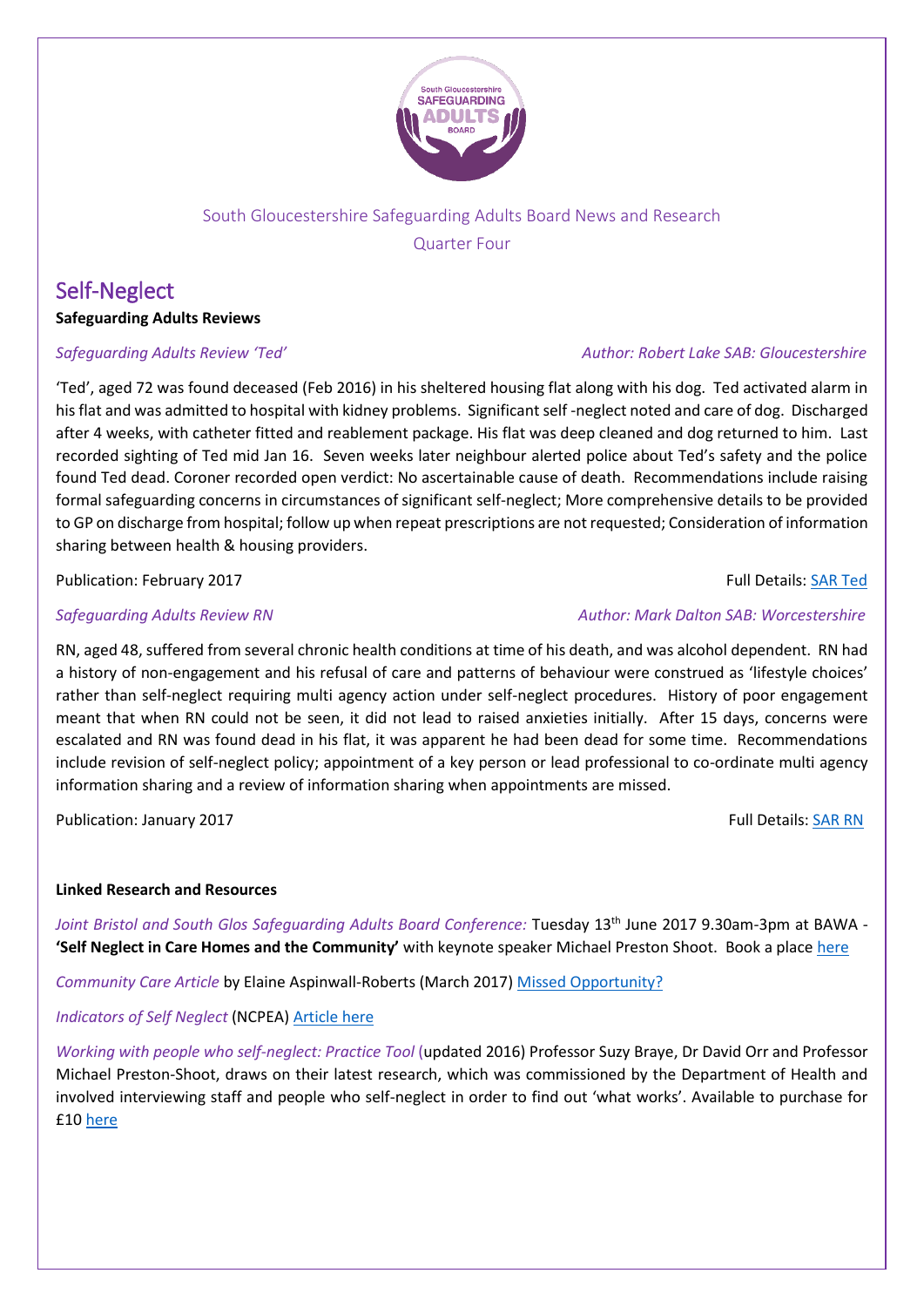# **Transitions**

### **Safeguarding Adults Reviews**

Adult H, aged 21, has a diagnosis of Spina Bifida and Hydrocephalus. Lives at family home. A safeguarding adult referral was made by the ambulance service following severe burns. Adult H suffered 14% skin loss and chronic wounds indicative of urine burns. Adult H's transition to adult care showed minimal multi agency working. There was insufficient focus on non-attendance at medical appointments. The family's lack of engagement disabled the safeguarding process repeatedly with no escalation by professionals. Adult H was consistently seen with her mother, hence lack of her own voice was evident. Recommendations include a review of transfer between children's and adult's services. Creation of a multi-agency self-neglect policy and a multi-agency escalation policy. Guidance to be provided on working within the context of service refusal.

Publication: February 2017 **Full Details: [SAR Adult H](http://www.nottinghamshire.gov.uk/media/117266/adulthexecutivesummaryfinal20170130.pdf)** 

#### **Linked Research and Resources**

*The Care Act – Transition from Childhood to Adulthood (SCIE)* Includes information, resources, video diaries and can be accessed [here](https://www.scie.org.uk/care-act-2014/transition-from-childhood-to-adulthood/)

*The Transition Information Network* [website here](https://councilfordisabledchildren.org.uk/transition-information-network)

*Nice Guidelines* Including Interactive flowchart can be foun[d here](https://www.nice.org.uk/guidance/ng43)

## Substance Misuse/Financial Abuse

### **Safeguarding Adults Reviews**

### **Safeguarding Adults Review Tom Author: Paul Cheeseman SAB: Rochdale Author: Paul Cheeseman SAB: Rochdale**

Tom was found dead at his home, aged 61, in Spring 2016. Tom was caring man, who had held a responsible job in the charitable sector, but unfortunately he began to misuse alcohol and this led to him losing his career and his long term relationship and he ended up living on his own. He began to mix with other people who also had alcohol problems and was ultimately exploited by other people who came to his home. They stole money and possessions. Labelling Tom as 'a drinker' by professionals led to a lack of analysis of his vulnerability. A Safeguarding Alert was triggered and this led to a Strategy meeting. Sadly Tom was found dead by his former partner. Male  $A - an$ acquaintance, who frequented Tom's home, pleaded guilty to Tom's murder and was sentenced to life imprisonment with a minimum of 21 years imprisonment. Recommendations include establishing a lead professional, better engagement with family members, a clear and standard template for strategy meetings so that concerns can be clearly seen, working with banks at an early stage when suspicion of financial abuse.

Publication March 2017 Full Details: [SAR Tom](https://www.rbsab.org/UserFiles/Docs/SAR%20Tom.pdf) also see Tom - [7 minute learning](https://www.rbsab.org/UserFiles/Docs/Tom%20SAR.pdf)

### **Linked Research and Resources**

*SCIE Alcohol Misuse Resources and Services* [Can be accessed here](http://www.scie.org.uk/atoz/?f_az_subject_thesaurus_terms_s=alcohol+misuse&st=atoz)

*Strategic Briefing – Supporting people with Multiple Needs (Lucy Terry)* Available to purchase £3.99 [here](https://www.ripfa.org.uk/resources/publications/strategic-briefings/supporting-people-with-multiple-needs-and-exclusions-strategic-briefing-2015)

*Drug and Alcohol Services in South Gloucestershire:* 

[Developing Health & Independence](http://www.dhi-online.org.uk/do/south-gloucestershire/)

[SGDAS](http://www.impactpathways.org.uk/SGDAS-(South-Gloucestershire-Drug-and-Alcohol-Service)/Pathway-Services/)

[Health Services](https://www.southgloucestershireccg.nhs.uk/your-health-local-services/healthy-living/drugs-and-alcohol/)

### *Safeguarding Adults Review Adult H Author: Donna Ohdedar SAB: Nottinghamshire*